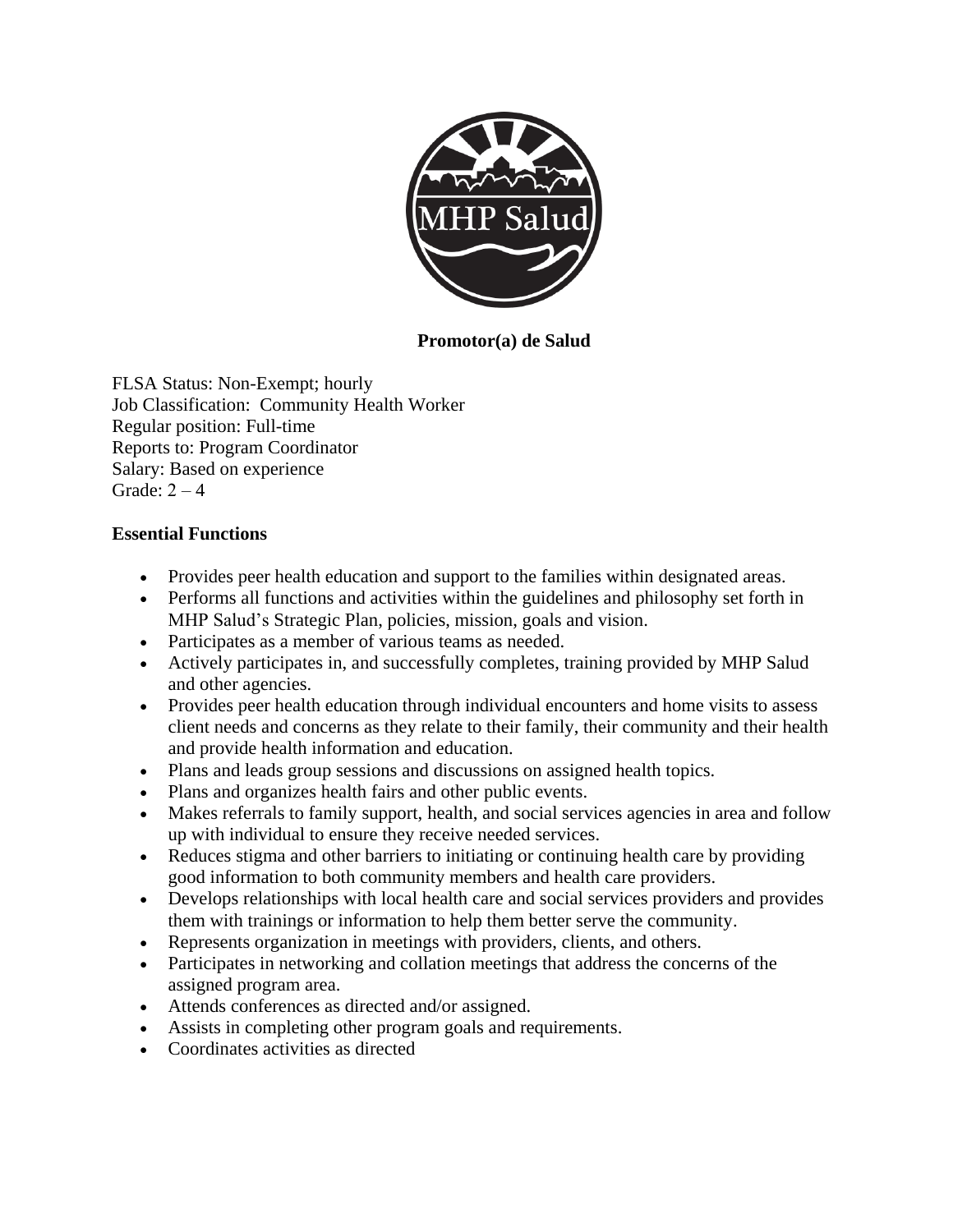## **Knowledge, Skills and Abilities**

- Ability to communicate easily with others, including demonstrating active listening skills.
- Demonstrate group facilitation skills.
- Demonstrate flexibility in addressing changing community needs and program environment.
- Ability to maintain confidentiality.
- Ability to navigate the social service system and advocate for others.
- Ability to work independently and as part of a team.
- Demonstrates initiative and good judgment in work.
- Displays empathy, respect, and understanding of community resources, programmatic goals, and understanding of organizational values and processes..
- Experience in community work, education, health care, or related field preferred.

## **Required Education and Experience**

- Knowledge and /or part of community served**.**
- Read, write, and speak Spanish and English strongly preferred; fluency in spoken Spanish required.
- Community Health Worker (CHW) State of Texas Certification is preferred.
- Information Technology skills such as: Laptops, Smartphones, Internet/online application systems, Microsoft Office, etc.
- Reliable transportation, valid driver's license and insurance required.
- TB test must be current.